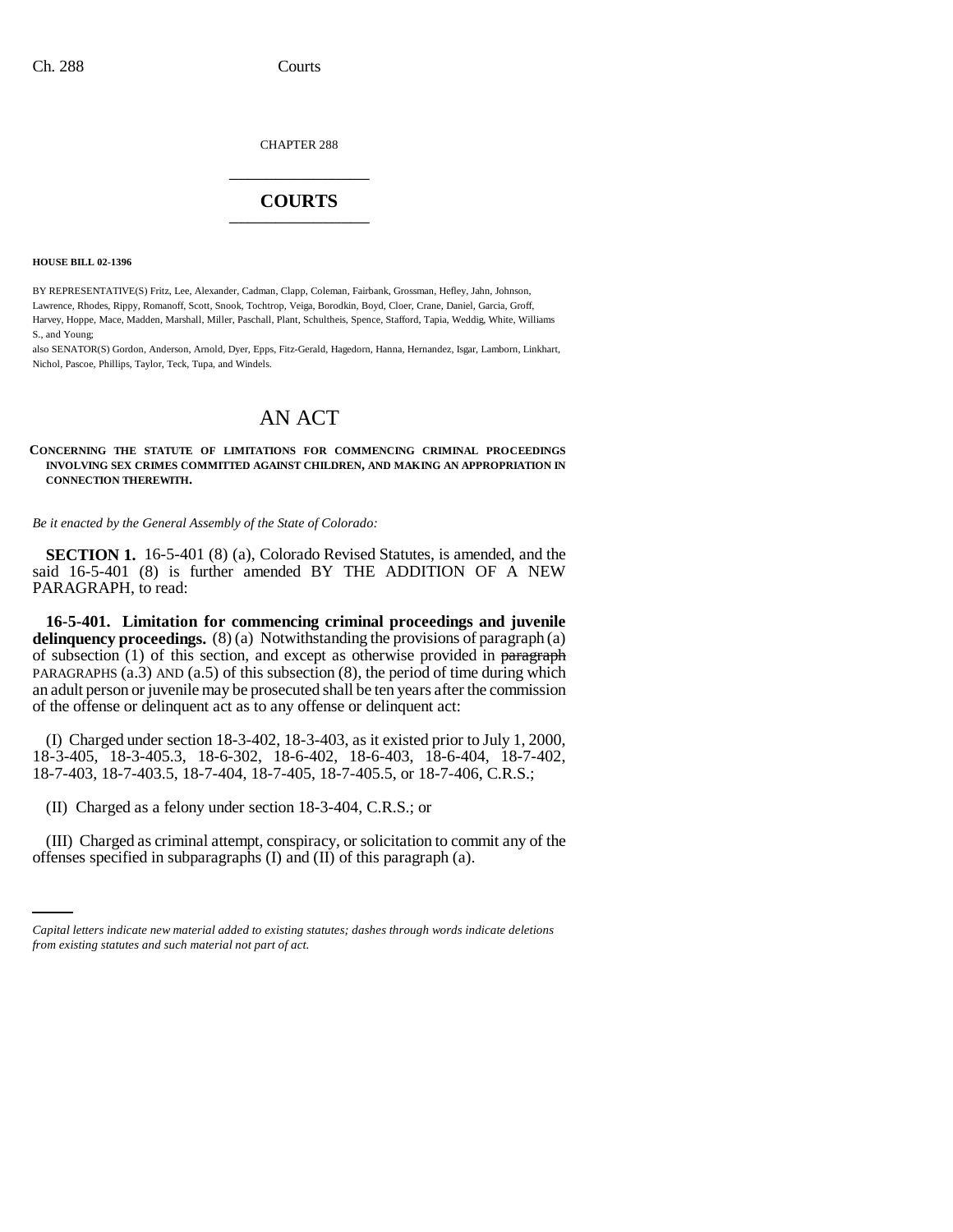(a.3) IF THE VICTIM AT THE TIME OF THE COMMISSION OF AN OFFENSE OR DELINQUENT ACT IS A CHILD UNDER EIGHTEEN YEARS OF AGE, THE PERIOD OF TIME DURING WHICH AN ADULT PERSON OR JUVENILE MAY BE PROSECUTED SHALL BE TEN YEARS AFTER SUCH VICTIM REACHES THE AGE OF EIGHTEEN YEARS AS TO ANY OFFENSE OR DELINQUENT ACT:

(I) CHARGED AS A FELONY UNDER SECTION 18-3-402, 18-3-403, AS IT EXISTED PRIOR TO JULY 1, 2000, 18-3-404, 18-3-405, 18-3-405.3, 18-3-405.5, 18-6-301, 18-6-302,18-6-402,18-6-403,18-6-404,18-7-402,18-7-403,18-7-403.5,18-7-404, 18-7-405, 18-7-405.5, OR 18-7-406, C.R.S.; OR

(II) CHARGED AS CRIMINAL ATTEMPT, CONSPIRACY, OR SOLICITATION TO COMMIT ANY OF THE OFFENSES SPECIFIED IN SUBPARAGRAPH  $(I)$  OF THIS PARAGRAPH  $(a.3)$ .

**SECTION 2.** 18-3-411 (2), Colorado Revised Statutes, is amended to read:

**18-3-411. Sex offenses against children - unlawful sexual offense defined limitation for commencing proceedings - evidence - statutory privilege.** (2) (a) No person shall be prosecuted, tried, or punished for an unlawful sexual offense other than the misdemeanor offenses specified in sections 18-3-402 and 18-3-404, unless the indictment, information, complaint, or action for the same is found or instituted within ten years after commission of the offense. No person shall be prosecuted, tried, or punished for a misdemeanor offense specified in section 18-3-402 or 18-3-404, unless the indictment, information, complaint, or action for the same is found or instituted within five years after the commission of the offense. The ten-year statute of limitations shall apply to all offenses specified in subsection (1) of this section which are alleged to have occurred on or after July 1, 1979, BUT PRIOR TO JULY 1, 1992.

(b) NO PERSON SHALL BE PROSECUTED, TRIED, OR PUNISHED FOR AN UNLAWFUL SEXUAL OFFENSE CHARGED AS A FELONY UNLESS THE INDICTMENT, INFORMATION, COMPLAINT, OR ACTION FOR THE SAME IS FOUND OR INSTITUTED WITHIN TEN YEARS AFTER THE VICTIM REACHES THE AGE OF EIGHTEEN YEARS. THE TEN-YEAR STATUTE OF LIMITATIONS SHALL APPLY TO ALL FELONY OFFENSES SPECIFIED IN SUBSECTION (1) OF THIS SECTION WHICH ARE ALLEGED TO HAVE OCCURRED ON OR AFTER JULY 1, 1992.

**SECTION 3.** Part 1 of article 1 of title 17, Colorado Revised Statutes, is amended BY THE ADDITION OF A NEW SECTION to read:

**17-1-139. Appropriation to comply with section 2-2-703 - H.B. 02-1396.** (1) PURSUANT TO SECTION 2-2-703, C.R.S., THE FOLLOWING STATUTORY APPROPRIATIONS, OR SO MUCH THEREOF AS MAY BE NECESSARY, ARE MADE IN ORDER TO IMPLEMENT H.B. 02-1396, ENACTED AT THE SECOND REGULAR SESSION OF THE SIXTY-THIRD GENERAL ASSEMBLY:

(a) FOR THE FISCAL YEAR BEGINNING JULY 1, 2002, IN ADDITION TO ANY OTHER APPROPRIATION, THERE IS HEREBY APPROPRIATED FROM THE CAPITAL CONSTRUCTION FUND CREATED IN SECTION 24-75-302, C.R.S., TO THE CORRECTIONS EXPANSION RESERVE FUND CREATED IN SECTION 17-1-116, THE SUM OF SIXTY-NINE THOUSAND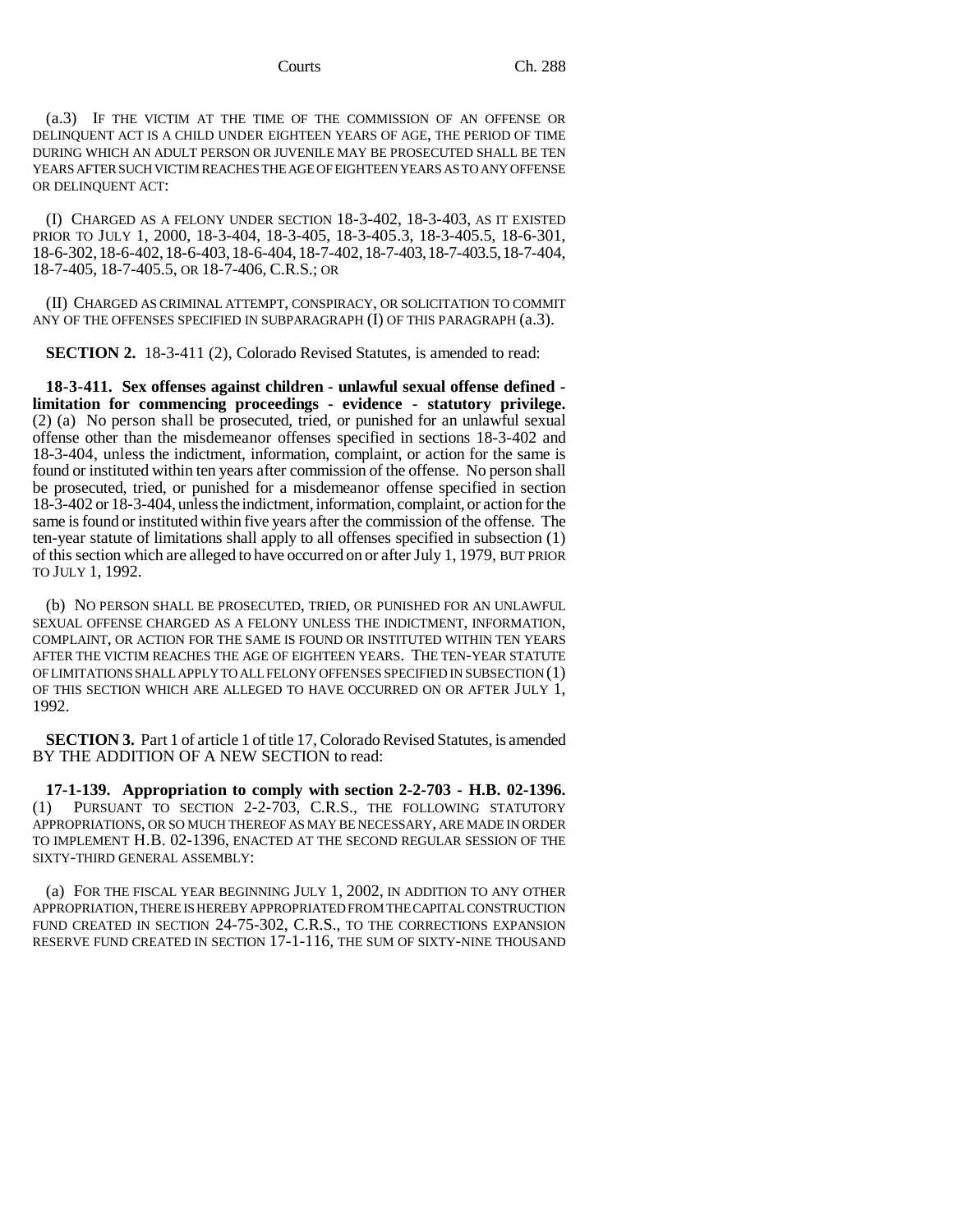### FOUR HUNDRED SIXTY-SEVEN DOLLARS (\$69,467).

(b) FOR THE FISCAL YEAR BEGINNING JULY 1, 2003, IN ADDITION TO ANY OTHER APPROPRIATION, THERE IS HEREBY APPROPRIATED TO THE DEPARTMENT OF CORRECTIONS, OUT OF ANY MONEYS IN THE GENERAL FUND NOT OTHERWISE APPROPRIATED, THE SUM OF TWENTY-SEVEN THOUSAND TWO HUNDRED FIFTY-ONE DOLLARS (\$27,251).

(c) FOR THE FISCAL YEAR BEGINNING JULY 1, 2004, IN ADDITION TO ANY OTHER APPROPRIATION, THERE IS HEREBY APPROPRIATED TO THE DEPARTMENT OF CORRECTIONS, OUT OF ANY MONEYS IN THE GENERAL FUND NOT OTHERWISE APPROPRIATED, THE SUM OF TWENTY-SEVEN THOUSAND TWO HUNDRED FIFTY-ONE DOLLARS (\$27,251).

(d) FOR THE FISCAL YEAR BEGINNING JULY 1, 2005, IN ADDITION TO ANY OTHER APPROPRIATION, THERE IS HEREBY APPROPRIATED TO THE DEPARTMENT OF CORRECTIONS, OUT OF ANY MONEYS IN THE GENERAL FUND NOT OTHERWISE APPROPRIATED, THE SUM OF TWENTY-SEVEN THOUSAND TWO HUNDRED FIFTY-ONE DOLLARS (\$27,251).

(e) FOR THE FISCAL YEAR BEGINNING JULY 1, 2006, IN ADDITION TO ANY OTHER APPROPRIATION, THERE IS HEREBY APPROPRIATED TO THE DEPARTMENT OF CORRECTIONS, OUT OF ANY MONEYS IN THE GENERAL FUND NOT OTHERWISE APPROPRIATED, THE SUM OF TWENTY-SEVEN THOUSAND TWO HUNDRED FIFTY-ONE DOLLARS (\$27,251).

(2) IT IS THE INTENT OF THE GENERAL ASSEMBLY THAT THE GENERAL FUND APPROPRIATION IN SUBSECTION (1) OF THIS SECTION FOR THE IMPLEMENTATION OF THIS SECTION SHALL BE DERIVED FROM SAVINGS GENERATED FROM THE IMPLEMENTATION OF THE PROVISIONS OF H.B. 02-1292, AS ENACTED DURING THE SECOND REGULAR SESSION OF THE SIXTY-THIRD GENERAL ASSEMBLY.

**SECTION 4.** 24-75-302 (2) (o), Colorado Revised Statutes, is amended to read:

**24-75-302. Capital construction fund - capital assessment fees - calculation.** (2) As of July 1, 1988, and July 1 of each year thereafter through July 1, 2005, a sum as specified in this subsection (2) shall accrue to the capital construction fund. The state treasurer and the controller shall transfer such sum out of the general fund and into the capital construction fund as moneys become available in the general fund during the fiscal year beginning on said July 1. Transfers between funds pursuant to this subsection (2) shall not be deemed to be appropriations subject to the limitations of section 24-75-201.1. The amount which shall accrue pursuant to this subsection (2) shall be as follows:

(o) On July 1, 2002, one hundred million dollars, plus thirteen thousand nine hundred sixty-two dollars pursuant to S.B. 98-021, enacted at the second regular session of the sixty-first general assembly; plus eight million three hundred seven thousand five hundred nine dollars pursuant to H.B. 98-1156, enacted at the second regular session of the sixty-first general assembly; plus three hundred ninety-seven thousand nine hundred twenty-three dollars pursuant to H.B. 98-1160, enacted at the second regular session of the sixty-first general assembly; plus fifty thousand three